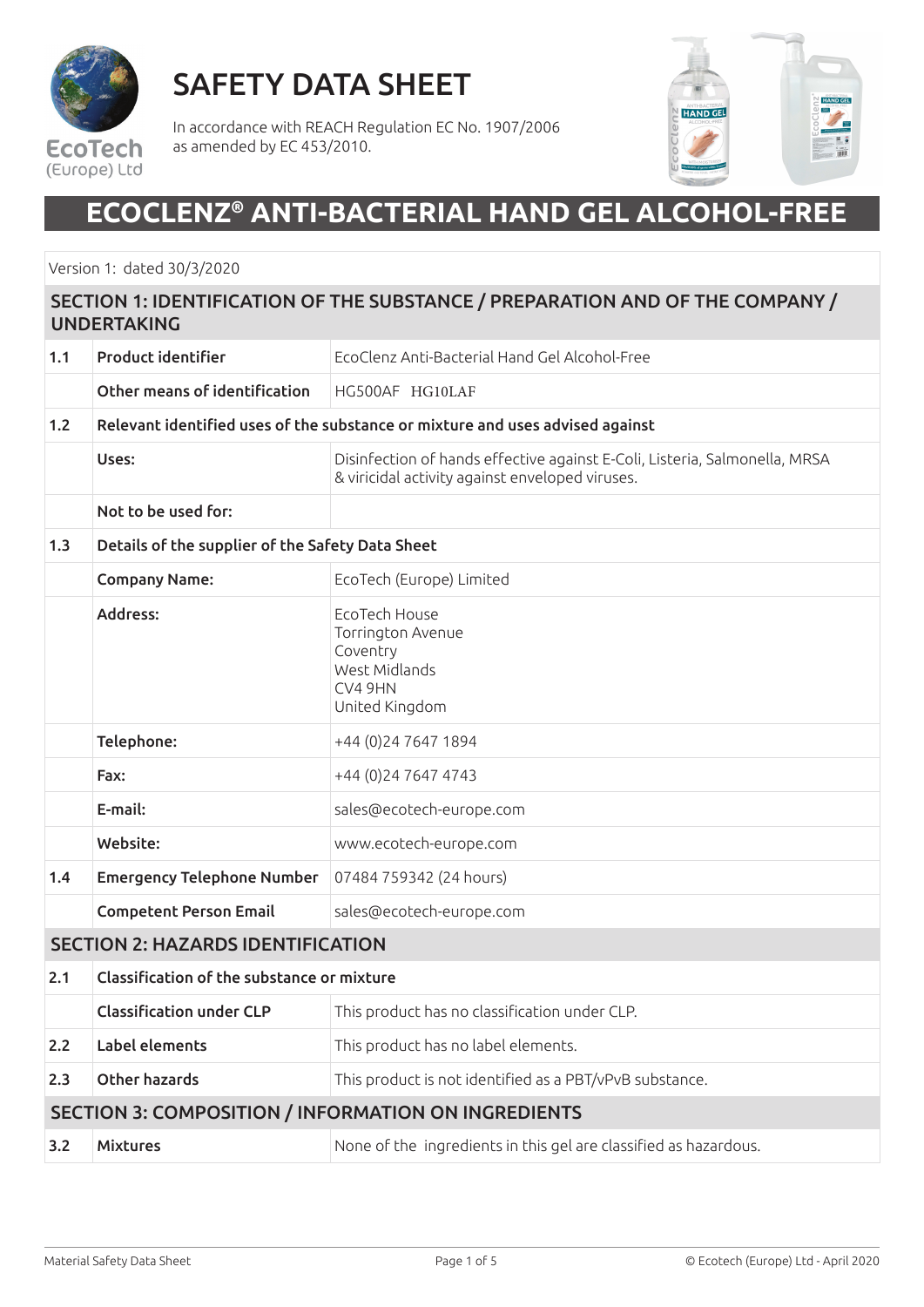### SECTION 4: FIRST AID MEASURES 4.1 Description of first aid measures Skin contact Not applicable. Eye contact **Exercise Exercise the exercise tells** Bathe the eye with running water for 15 minutes. Seek medical assistance if symptoms persist Ingestion **Wash out mouth with water.** Inhalation Not applicable. 4.2 Most important symptoms and effects, both acute and delayed **Skin contact** Based on available data the classification criteria are not met. **Eve contact** May cause eve irritation. Ingestion Based on available data classification criterea are not met. Inhalation No symptoms. 4.3 Immediate / special treatment Not applicable SECTION 5: FIREFIGHTING MEASURES **5.1 Extinguishing media** Suitable extinguishing media for the surrounding fire should be used. Use water spray to cool containers. **5.2 Exposure hazards In combustion emits toxic fumes of oxides of carbon.** 5.3 Advice for firefighters Wear self-contained breathing apparatus. Wear protective clothing to prevent contact with skin and eyes. SECTION 6: ACCIDENTAL RELEASE MEASURES 6.1 Personal precautions, protective equipment and emergency procedures Refer to section 8 of SDS for personal protection details. Turn leaking containers leakside up to prevent the escape of liquid. 6.2 Environmental precautions Do not discharge into drains or rivers. Contain the spillage using bunding. 6.3 Methods and material for containment and cleaning up Absorb into dry earth or sand. Transfer to a closable, labelled salvage container for disposal by an appropriate method. 6.4 Reference to other sections Refer to section 8 of SDS. SECTION 7: HANDLING AND STORAGE 7.1 **Precautions for safe handling** None 7.2 Storage conditions Store in a cool, well ventilated area. Keep container tightly closed. **Suitable packaging** Correctly labelled containers must be used **7.3** Specific end use No data available.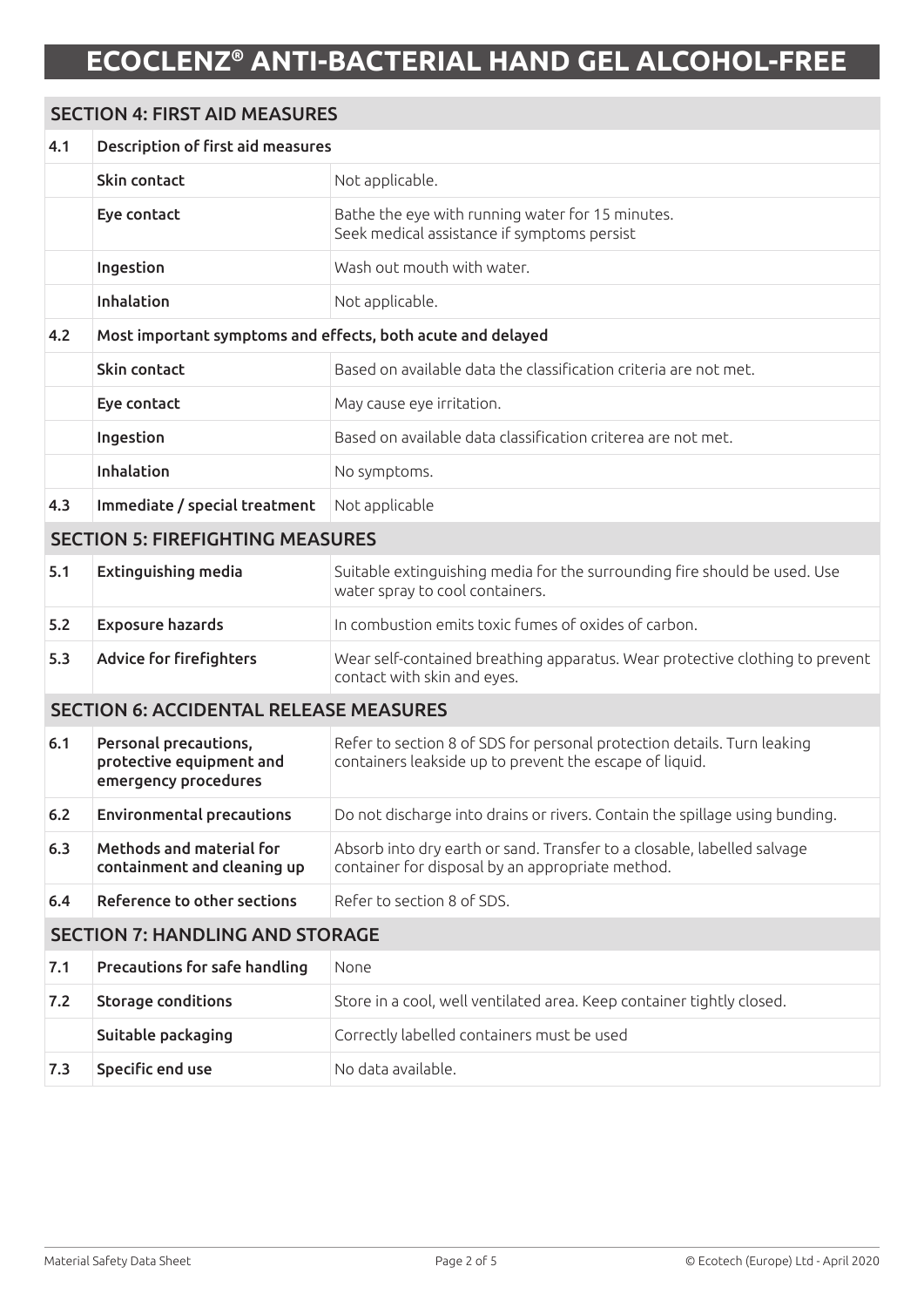### SECTION 8: EXPOSURE CONTROLS / PERSONAL PROTECTION

| 8.1 | Control parameters                                    |                                               |  |
|-----|-------------------------------------------------------|-----------------------------------------------|--|
|     | Workplace exposure limits                             | No data available.                            |  |
|     | DNEL / PNEC                                           | No data available.                            |  |
| 8.2 | <b>Exposure controls</b>                              |                                               |  |
|     | <b>Respiratory protection</b>                         | Respiratory protection not required.          |  |
|     | Hand protection:                                      | Classified as non-hazardous.                  |  |
|     | Eye protection                                        | Not classified as hazardous under normal use. |  |
|     | Skin protection                                       | Classified as a non-hazardous product.        |  |
|     | <b>SECTION 9: PHYSICAL AND CHEMICAL PROPERTIES</b>    |                                               |  |
| 9.1 | Information on basic physical and chemical properties |                                               |  |
|     | State:                                                | Liquid                                        |  |
|     | Colour:                                               | Colourless                                    |  |
|     | Odour:                                                | Characteristic odour                          |  |
|     | <b>Evaporation rate:</b>                              | No data available.                            |  |
|     | Oxidising:                                            | Not oxidising.                                |  |
|     | Solubility in water:                                  | Completely miscible in water                  |  |
|     | Viscosity:                                            | No data available.                            |  |
|     | Boiling point/range°C:                                | No data available.                            |  |
|     | Flammability limits %: lower:                         | Not flammable.                                |  |
|     | Flash point°C:                                        | No data available.                            |  |
|     | Autoflammability°C:                                   | Not flammable.                                |  |
|     | <b>Relative density:</b>                              | Арргох 1.000                                  |  |
|     | VOC g/l:                                              | No data available.                            |  |
|     | Melting point/range°C:                                | No data available.                            |  |
|     | Part.coeff. n-octanol/water:                          | No data available.                            |  |
|     | Vapour pressure:                                      | No data available.                            |  |
|     | pH                                                    | $6.5 - 8.5$                                   |  |
| 9.2 | Other information                                     | None available.                               |  |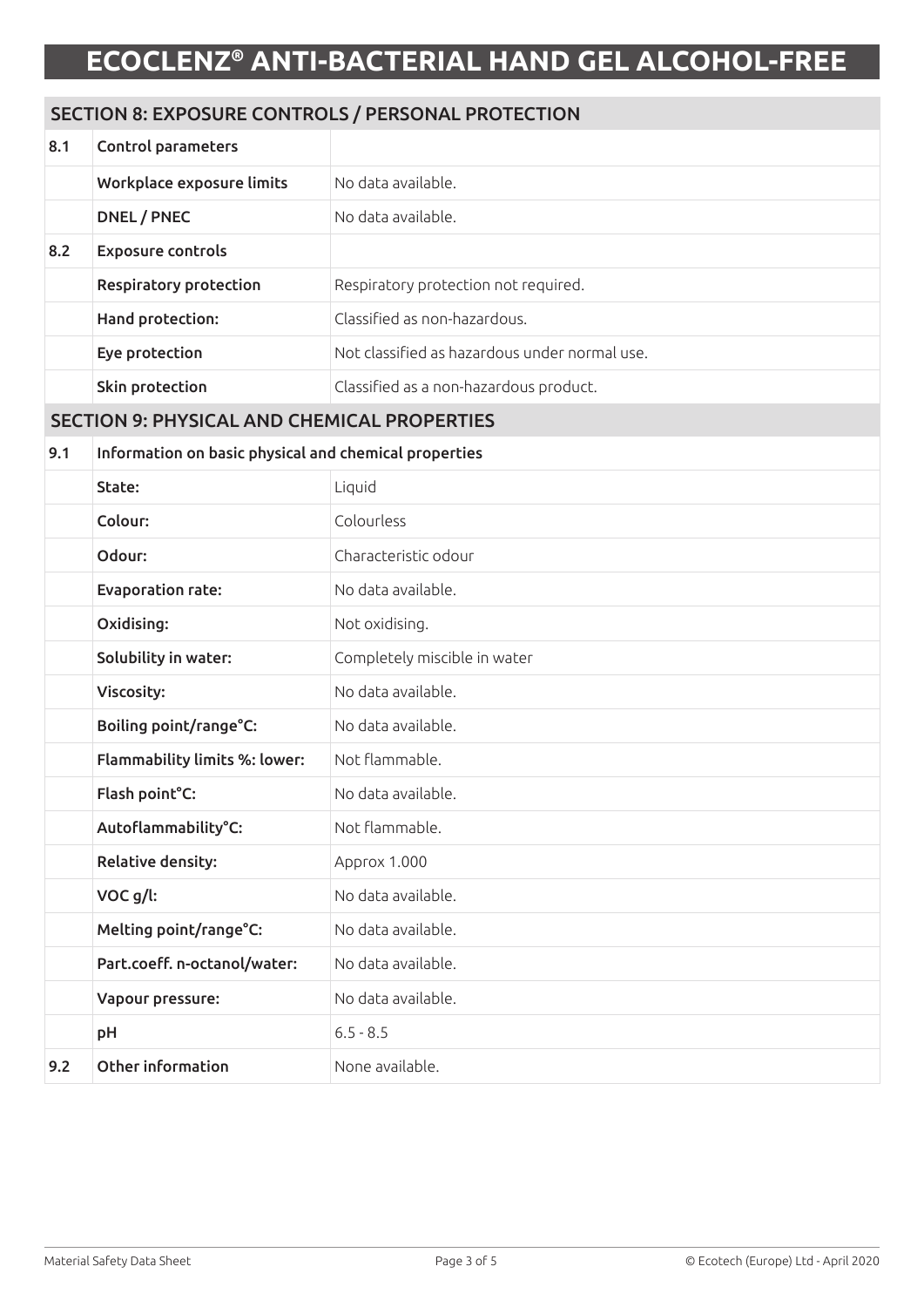#### SECTION 10: STABILITY AND REACTIVITY

| 10.1 | Reactivity                                   | Stable under recommended transport or storage conditions.                                                                                                           |
|------|----------------------------------------------|---------------------------------------------------------------------------------------------------------------------------------------------------------------------|
| 10.2 | <b>Chemical Stability</b>                    | Stable under normal conditions.                                                                                                                                     |
| 10.3 | <b>Possibility of hazardous</b><br>reactions | Hazardous reactions will not occur under normal transport or storage<br>conditions.<br>Decomposition may occur on exposure to conditions or materials listed below. |
| 10.4 | <b>Conditions to avoid</b>                   | Heat. Freezing.                                                                                                                                                     |
| 10.5 | Incompatible materials                       | Strong oxidising agents. Strong acids. Strong bases.                                                                                                                |
| 10.6 | <b>Hazardous decomposition</b><br>products   | In combustion emits toxic fumes of oxides of carbon.                                                                                                                |

### SECTION 11: TOXICOLOGICAL INFORMATION

#### 11.1 Information on toxicological effects

| <b>Acute toxicity</b>                | No hazard: calculated                                            |  |
|--------------------------------------|------------------------------------------------------------------|--|
| Skin corrosion / irritation          | No hazard: calculated                                            |  |
| Serious eye damage / irritation      | No hazard: calculated                                            |  |
| Respiratory or skin<br>sensitisation | No hazard: calculated                                            |  |
| <b>Germ cell mutagenicity</b>        | No hazard: calculated                                            |  |
| Carcinogenicity                      | No hazard: calculated                                            |  |
| <b>Reproductive toxicity</b>         | No hazard: calculated                                            |  |
| <b>STOT-single exposure</b>          | No hazard: calculated                                            |  |
| STOT-repeated exposure               | No hazard: calculated                                            |  |
| <b>Aspiration hazard</b>             | No hazard: calculated                                            |  |
| <b>SYMPTOMS / ROUTES OF EXPOSURE</b> |                                                                  |  |
| Skin contact                         | Based on available data the classification criteria are not met. |  |
| Eye contact                          | May cause eye irritation                                         |  |
| Ingestion                            | Based on available data classification criterea are not met.     |  |
| Inhalation                           | No symptoms.                                                     |  |